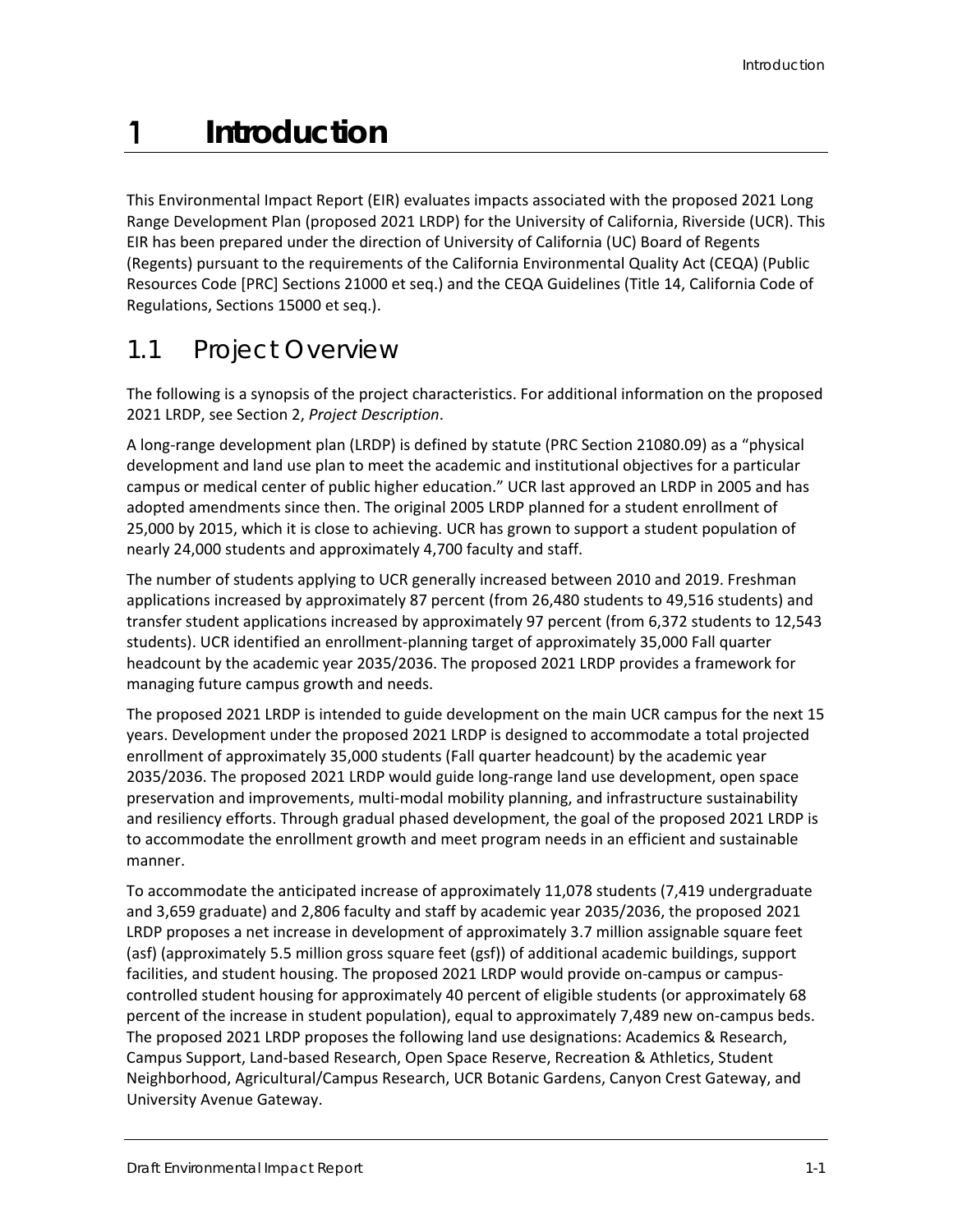The proposed 2021 LRDP is a plan to guide development, but it is not an implementation plan. Adoption of the proposed 2021 LRDP does not constitute a commitment to any specific project. Rather, development under the proposed 2021 LRDP would occur over time, based on campus needs and funding availability. The Regents and/or its delegated authorities must approve each development proposal, as appropriate. At the campus level, the review of campus development proposals is informed by a process that involves input from staff, faculty, and students (and the local community as appropriate). A copy of the proposed 2021 LRDP is available at: [https://pdc.ucr.edu/environmental-planning-ceqa.](https://pdc.ucr.edu/environmental-planning-ceqa)

# 1.2 Purpose and Legal Authority

The proposed 2021 LRDP requires the approval of the Regents. The proposed 2021 LRDP is subject to the environmental review requirements of CEQA. According to CEQA, preparation of an EIR is required whenever it can be fairly argued, based on substantial evidence, that a proposed project may result in a significant environmental impact. An EIR is an informational document used to inform public-agency decision makers and the public of significant environmental impacts of a project, identify possible ways to minimize the impacts, and describe reasonable alternatives to the project that could feasibly attain most of the basic objectives of the project while substantially lessening or avoiding any of the significant environmental impacts. Public agencies are required to consider the information presented in the EIR when determining whether to approve a project. This Draft EIR has been prepared to meet the requirements of a program EIR as defined by Section 15168 of the CEQA Guidelines. As described in CEQA Guidelines Section 15168(a), a program EIR may be prepared for a series of actions that can be characterized as one large project and are related either:

- (1) Geographically
- (2) As logical parts in the chain of contemplated actions
- (3) In connection with the issuance of rules, regulations, plans, or other general criteria to govern the conduct of a continuing program
- (4) As individual activities carried out under the same authorizing statutory or regulatory authority and having generally similar environmental impacts, which can be mitigated in similar ways

A program EIR can be used as the basic, general environmental assessment for an overall program of projects developed over a multi-year planning horizon and therefore is an appropriate review document for the proposed 2021 LRDP. A program EIR has several advantages. For example, it provides a basic reference document to avoid unnecessary repetition of facts or analysis in subsequent project-specific assessments. It also allows the lead agency to consider the broad, regional impacts of a program of actions before its adoption.

# 1.3 Scope of this EIR

An Initial Study was prepared in accordance with CEQA and CEQA Guidelines to narrow the environmental issues and identify potential environmental impacts addressed in the EIR. (CEQA Guidelines Sections 15063(c)(3)(A) and 15128.) Based on the Initial Study prepared for the proposed 2021 LRDP, this EIR will address the following 18 environmental issue areas as well as other CEQA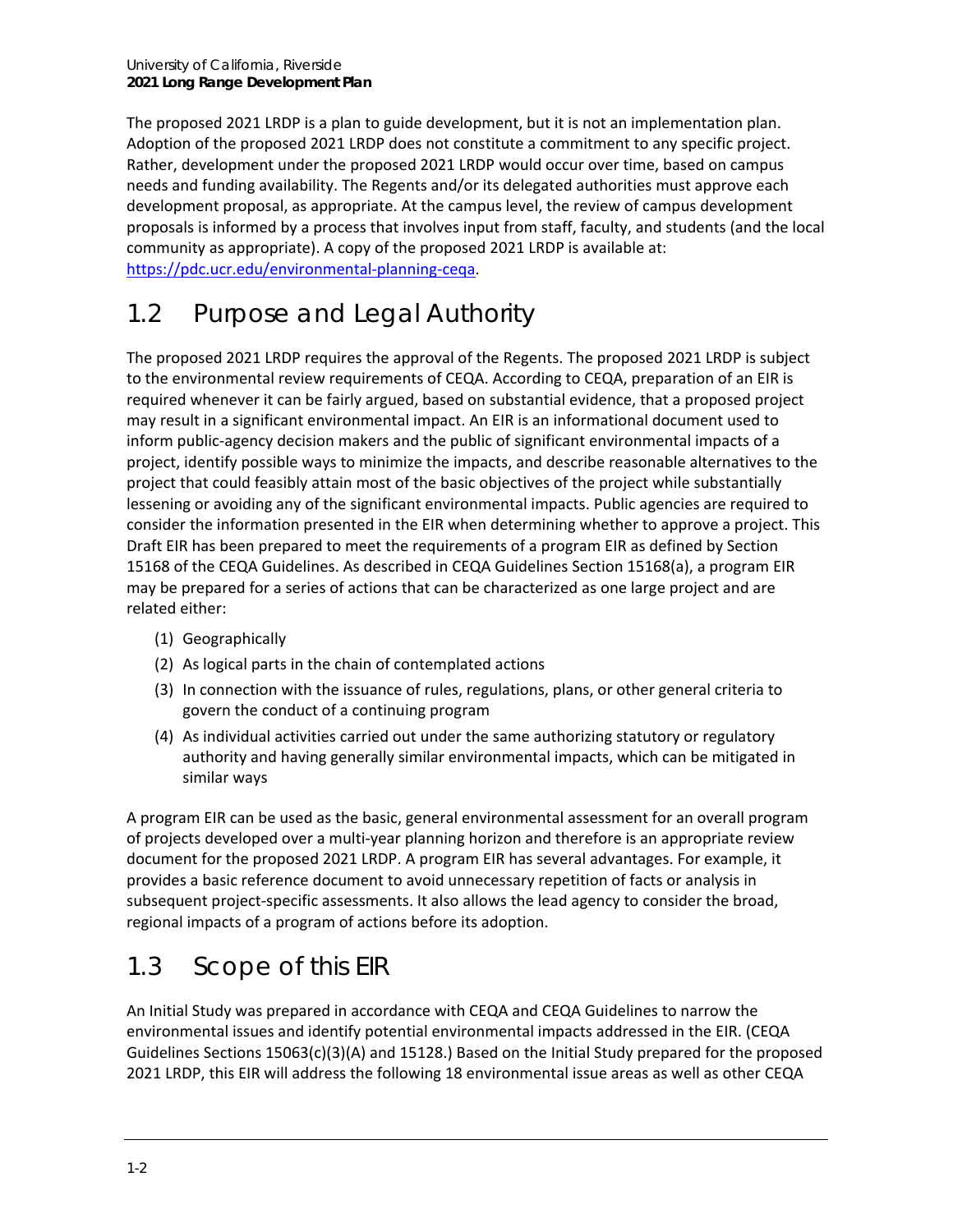mandated issues (i.e., cumulative impacts, growth-inducing impacts, significant unavoidable impacts, alternatives):

- Aesthetics
- **Agricultural Resources**
- Air Quality
- Biological Resources
- Cultural Resources
- **Energy**
- Geology and Soils
- **Greenhouse Gas Emissions**
- Hazards and Hazardous Materials
- **Hydrology and Water Quality**
- Noise
- **Population and Housing**
- Public Services
- Recreation
- **Transportation**
- Tribal Cultural Resources
- **Utilities and Service Systems**
- Wildfire

The Initial Study determined that implementation of the proposed 2021 LRDP would result in no impacts or less-than-significant impacts related to the following resources (Appendix A); therefore, these environmental issues are not discussed further in this Draft EIR:

- Land Use and Planning
- **Mineral Resources**

Individual significance criteria in other resource sections were also screened out from further review; please see Appendix A and the individual resource chapters for additional information.

The alternatives section of the EIR (Section 6) was prepared pursuant to Section 15126.6 of the CEQA Guidelines and focuses on alternatives that are capable of eliminating or reducing significant adverse effects associated with the project while feasibly attaining most of the basic project objectives. In addition, the alternatives section identifies the "environmentally superior" alternative among the alternatives assessed. The alternatives evaluated include the CEQA-required "No Project" alternative, plus three alternative development scenarios for the project area.

The level of detail contained throughout this EIR is consistent with the requirements of CEQA and applicable court decisions. Section 15151 of the CEQA Guidelines provides the standard of adequacy on which this document is based:

An EIR should be prepared with a sufficient degree of analysis to provide decision makers with information which enables them to make a decision which intelligently takes account of environmental consequences. An evaluation of the environmental effects of the proposed project need not be exhaustive, but the sufficiency of an EIR is to be reviewed in light of what is reasonably feasible. Disagreement among experts does not make an EIR inadequate, but the EIR should summarize the main points of disagreement among the experts. The courts have looked not for perfection but for adequacy, completeness, and a good faith effort at full disclosure.

### Similarly, Section 15204(a) explains:

[T]he adequacy of an EIR is determined in terms of what is reasonably feasible, in light of factors such as the magnitude of the project at issue, the severity of its likely environmental impacts, and the geographic scope of the project. CEQA does not require a lead agency to conduct every test or perform all research, study, and experimentation recommended or demanded by commentors.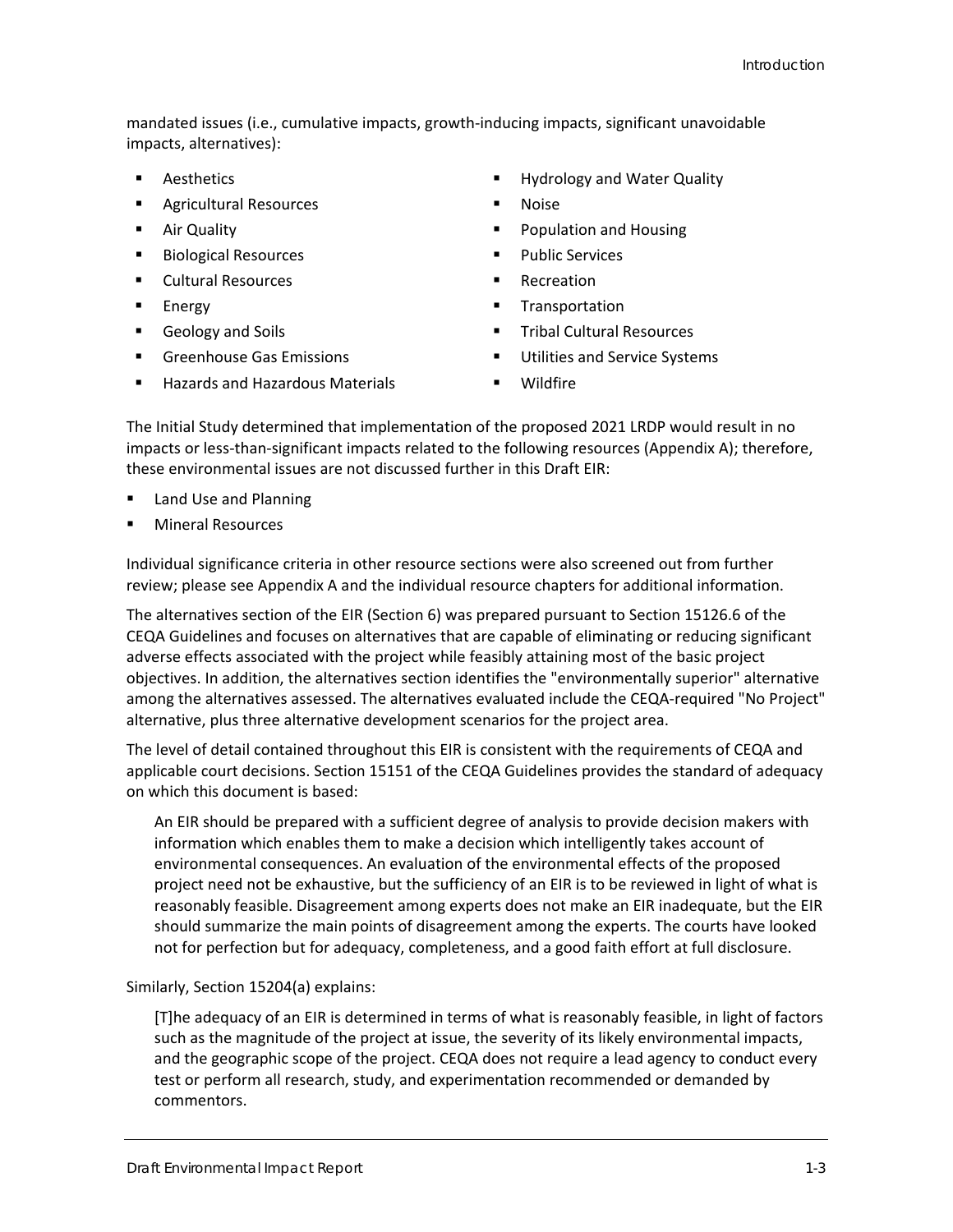In preparing the EIR, use was made of pertinent UC and UCR policies and guidelines, certified EIRs and adopted CEQA documents, and other background documents. A full reference list is contained in Section 7, *References* and at the end of the individual resource sections.

### 1.4 Environmental Review Process

The environmental impact review process, as required under CEQA, is summarized below. The steps are presented in sequential order.

- 1. **Notice of Preparation (NOP) and Initial Study.** Pursuant to the provision of Section 15082 of the CEQA Guidelines, the Regents (as lead agency) issued an NOP for public review and comment (see Appendix A of this EIR). As provided by CEQA Guidelines Section 15375, an NOP is a brief document sent by the lead agency to notify the responsible agencies, trustee agencies, the Governor's Office of Planning and Research (OPR), and other involved agencies that the lead agency plans to prepare an EIR for a project. The purpose of the notice is to solicit guidance from those agencies as to the scope and content of the environmental information to be included in the EIR and to solicit recommendations and develop information regarding the scope, focus, and content of the EIR. The public review and scoping period for the proposed 2021 LRDP was announced in the NOP that was circulated from July 7, 2020 to August 6, 2020, pursuant to Section 15082 of the CEQA Guidelines. During this period, UCR staff held a scoping meeting on July 29, 2020 to provide the public an opportunity to receive more information on the proposed 2021 LRDP and to solicit comments and suggestions on the scope of the EIR. Comments on the scope and content of the EIR were received and written comments are included in Appendix A of this EIR.
- 2. **Notice of Availability (NOA) and Completion.** The provisions of Sections 15085(a) and 15087(a)(1) of the CEQA Guidelines require that at such time that the Draft EIR is completed, the lead agency must file a Notice of Completion (NOC) with the California Office of Planning and Research and that a public NOA be provided. The Regents, serving as the lead agency, provided the NOC to OPR and circulated an NOA of the Draft EIR to campus organizations, in addition to public agencies, special districts, tribal representatives, organizations, and individuals that commented on the NOP and/or requested to be kept informed of the proposed 2021 LRDP. In addition, UCR placed a public notice in the Press Enterprise, the recognized local paper of general circulation in the project vicinity.
- 3. **Release of the Draft EIR.** Concurrent with the publication of the NOA/NOC, UCR released the proposed 2021 LRDP Draft EIR for review for at least 45-days. Additional information and details regarding the review process are included in the NOA. This EIR, appendices, and related materials can be found at the UCR Planning, Design & Construction website [\(https://pdc.ucr.edu/environmental-planning-ceqa\)](https://pdc.ucr.edu/environmental-planning-ceqa). Written comments should be submitted by mail or email, with appropriate contact information, to the following:

Stephanie Tang Campus Environmental Planner Planning, Design & Construction University of California, Riverside 1223 University Avenue, Suite 240 Riverside, California 92507 [ceqa@ucr.edu](mailto:ceqa@ucr.edu)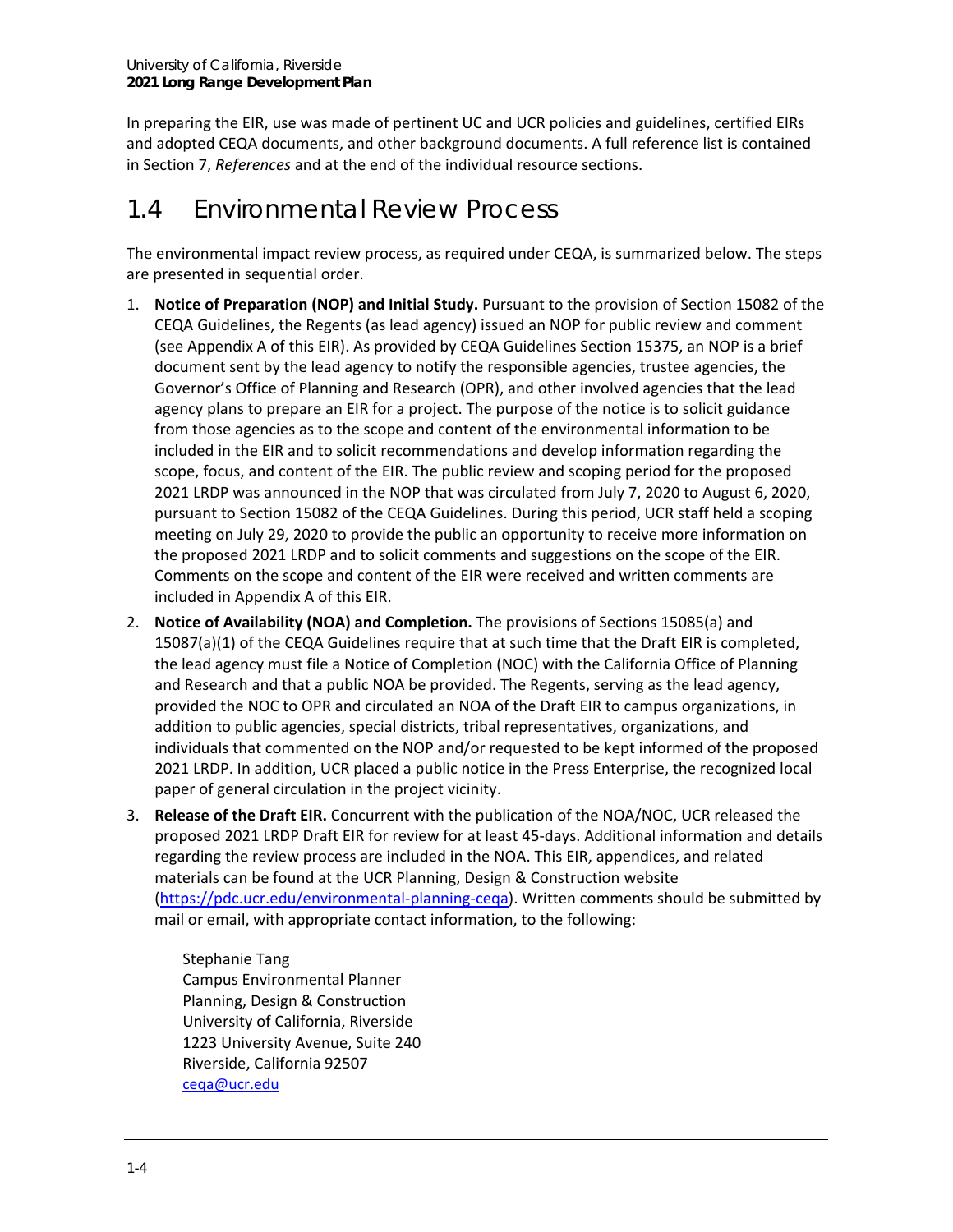Any agency, organization, or members of the public desiring to comment on the EIR must submit their comments prior to the end of the public comment period identified in the NOA.

- 4. **Final EIR.** A Final EIR consists of the Draft EIR; revisions to the Draft EIR; a list of persons, organizations, and public agencies commenting on the Draft EIR, comments received during the comment period, responses to comments addressing significant environmental concerns, and any other information added by the lead agency. After the Final EIR is completed, and at least 10 days prior to its certification, a copy of the response to written comments received on the Draft EIR will be provided or made available to all commenting parties.
- 5. **Certification of Final EIR.** Prior to making a decision on the proposed 2021 LRDP, the lead agency must certify that: (1) the Final EIR has been completed in compliance with CEQA, (2) the Final EIR was presented to the decision-making body of the lead agency and that the decisionmaking body reviewed and considered the information in the Final EIR prior to approving the project, and (3) the Final EIR reflects the lead agency's independent judgment and analysis (CEQA Guidelines Section 15090).
- 6. **Lead Agency Project Decision.** The lead agency will also need to decide whether to approve or deny the proposed 2021 LRDP, an alternative, or a variation thereof, and decide whether to adopt the mitigation measures as proposed, or to implement conditions of approval. If an option involves significant environmental effects, CEQA findings and Statement of Overriding Considerations may be required pursuant to CEQA Guidelines Sections 15042 and 15043.
- 7. **Mitigation Monitoring and Reporting Program (MMRP).** According to PRC Section 21081.6, for projects in which significant impacts would be minimized by adopted mitigation measures, the lead agency must prepare an MMRP. The purpose of an MMRP is to ensure compliance with required mitigation measures during implementation of the project.
- 8. **Findings/Statement of Overriding Considerations**. For each significant impact of the proposed 2021 LRDP identified in the Final EIR, the lead agency must find, based on substantial evidence, that either: (1) the proposed 2021 LRDP has been changed to avoid or substantially reduce the magnitude of the impact, (2) changes are within another agency's jurisdiction and such changes have or should be adopted, or (3) specific economic, social, or other considerations make the mitigation measures or project alternatives infeasible (CEQA Guidelines Section 15091). If an agency approves a project with unavoidable significant environmental effects, it must prepare a written Statement of Overriding Considerations that balances, as applicable, the economic, legal, social, technological, or other benefits, including regionwide or statewide environmental benefits of a proposed project, against its unavoidable environmental risks.
- 9. **Notice of Determination (NOD).** The lead agency must file an NOD after deciding to approve a project for which an EIR is prepared (CEQA Guidelines Section 15094). The NOD must be posted for 30 days and sent to anyone previously requesting notice. Posting of the NOD starts a 30-day statute of limitations on CEQA legal challenges (PRC Section 21167[c]).

### 1.5 Draft EIR Content

This Draft EIR is organized in two volumes (Volumes I and II). Volume I presents the potential project-level environmental impacts of the proposed project, and Volume II provides technical appendices. The contents of Volume I include the following:

 **Executive Summary** – presents a brief synopsis of the proposed project, including project objectives, and an overview of project alternatives. This section also provides areas of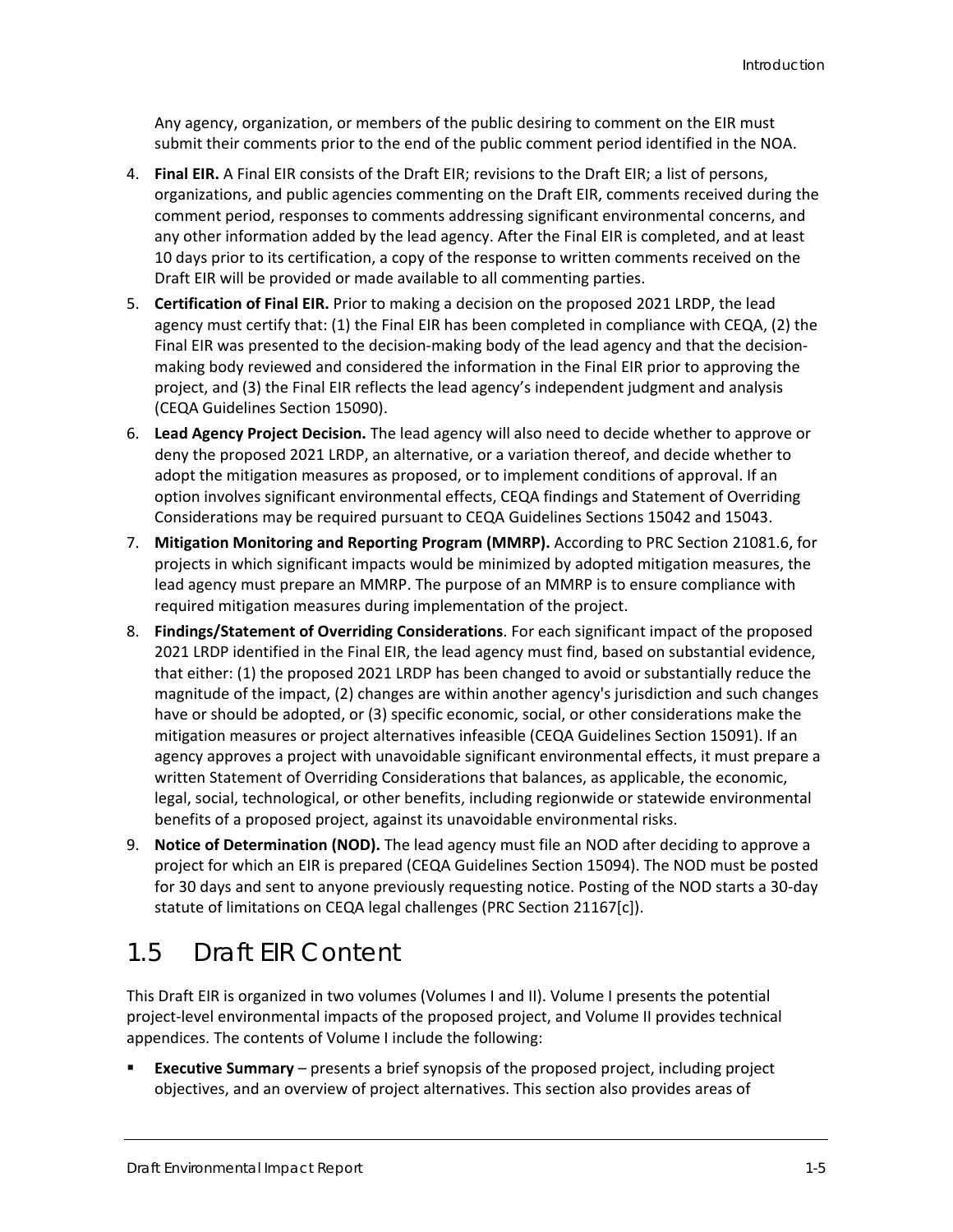controversy/issues to be resolved, a table summarizing project environmental impacts, mitigation measures, and the level of significance of impacts after mitigation.

- **Section 1, Introduction** provides an overview of the 2021 LRDP, the EIR process, the intended uses of the EIR, and an overview of the format and contents of the EIR.
- **Section 2, Project Description** provides a description of the proposed 2021 LRDP, including its location, background information, objectives, and physical characteristics.
- **Section 3, Environmental Setting** provides a general overview of the environmental setting for the proposed 2021 LRDP, including the regional and campus setting.
- **Section 4, Environmental Impact Analysis** presents the general format of the environmental analysis, an analysis of environmental impacts for each resource area. Each subsection contains a description of the environmental setting (or existing conditions/baseline). The regulatory setting identifies the significance criteria and methodology used to determine whether impacts would be significant or less than significant, discusses the impacts, describes potential mitigation measures to reduce significant environmental impacts, describes cumulative impacts, and provides references.
- **Section 5, Other CEQA Considerations** summarizes impacts that would result from the proposed 2021 LRDP, including significant environmental effects, significant and unavoidable environmental effects, irreversible changes to the environment, and growth-inducing impacts.
- **Section 6, Alternatives** describes potentially feasible alternatives to the proposed 2021 LRDP that may attain most of the basic project objectives while avoiding or substantially lessening any of its significant effects. The analysis evaluates the environmental effects resulting from each alternative, compares these effects to those resulting from the proposed project, and describes the relationship of each alternative to the project objectives.
- **Section 7, References** lists the documents and materials referenced in the text of the document.

## 1.6 List of Abbreviations

| AB           | <b>Assembly Bill</b>                |
|--------------|-------------------------------------|
| <b>ACM</b>   | asbestos containing materials       |
| ADA          | <b>Americans with Disabilities</b>  |
| ADU          | accessory dwelling unit             |
| AF           | acre-feet                           |
| AFY          | acre-feet per year                  |
| Ag Ops       | <b>Agricultural Operations</b>      |
| <b>ALUCP</b> | Airport Land Use Compatibility Plan |
| APCD         | Air Pollution Control District      |
| AQMP         | Air Quality Management Plan         |
| ARB          | Air Resources Board                 |
| asf          | assignable square feet              |
| AST          | above-ground storage tanks          |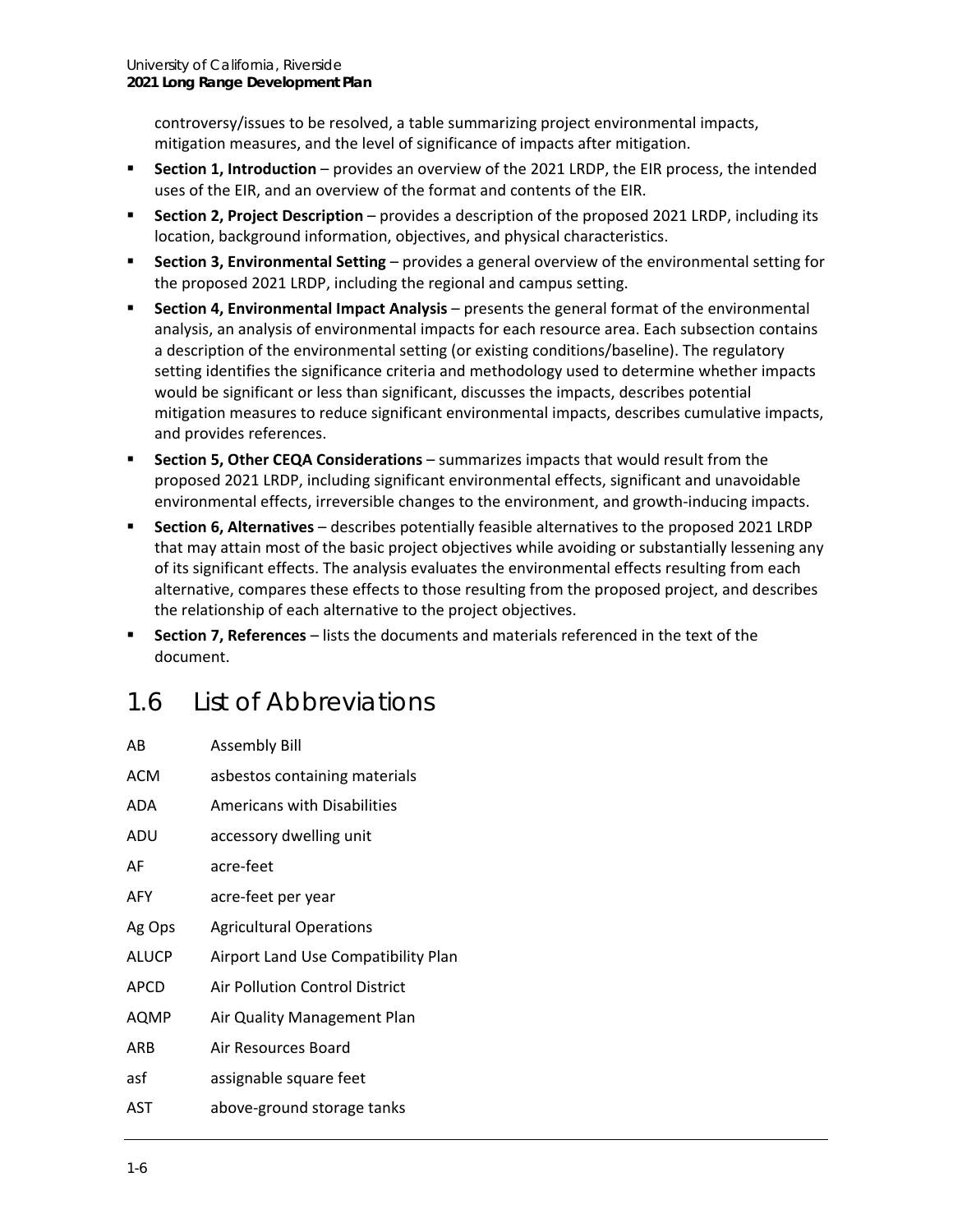| AV              | automated vehicles                                                        |
|-----------------|---------------------------------------------------------------------------|
| <b>AVR</b>      | Average Vehicle Ridership                                                 |
| <b>BCE</b>      | <b>Before Common Era</b>                                                  |
| bgs             | <b>Belowground Surface</b>                                                |
| <b>BLS</b>      | <b>Bureau of Labor Statistics</b>                                         |
| <b>BMP</b>      | best management practices                                                 |
| <b>BTU</b>      | <b>British thermal units</b>                                              |
| CA POST         | Police Officer Standards and Training                                     |
| <b>CAA</b>      | Clean Air Act                                                             |
| CAAQS           | California Ambient Air Quality Standards                                  |
| <b>CAFE</b>     | Corporate Average Fuel Economy                                            |
| <b>CAL FIRE</b> | California Department of Forestry and Fire Protection                     |
| Cal/EPA         | California Environmental Protection Agency                                |
| CalEEMod        | <b>California Emissions Estimator Model</b>                               |
| Caltrans        | California Department of Transportation                                   |
| <b>CARB</b>     | California Air Resources Board                                            |
| <b>CBC</b>      | California Building Code                                                  |
| <b>CCR</b>      | California Code of Regulation                                             |
| <b>CDC</b>      | <b>Center for Disease Control</b>                                         |
| <b>CDFW</b>     | California Department of Fish and Wildlife                                |
| <b>CDPH</b>     | California Department of Public Health                                    |
| <b>CDPR</b>     | California Department of Parks and Recreation                             |
| <b>CE</b>       | Common Era                                                                |
| <b>CEC</b>      | California Energy Commission                                              |
| <b>CE-CERT</b>  | College of Engineering's Center for Environmental Research and Technology |
| CEQA            | California Environmental Quality Act                                      |
| <b>CERT</b>     | Community Emergency Response Team                                         |
| <b>CESA</b>     | California Endangered Species Act                                         |
| <b>CFC</b>      | chlorofluorocarbons                                                       |
| <b>CFGC</b>     | California Fish and Game Code                                             |
| <b>CFR</b>      | Code of Federal Regulations                                               |
| <b>CGP</b>      | <b>Construction General Permit</b>                                        |
| <b>CGS</b>      | California Geological Survey                                              |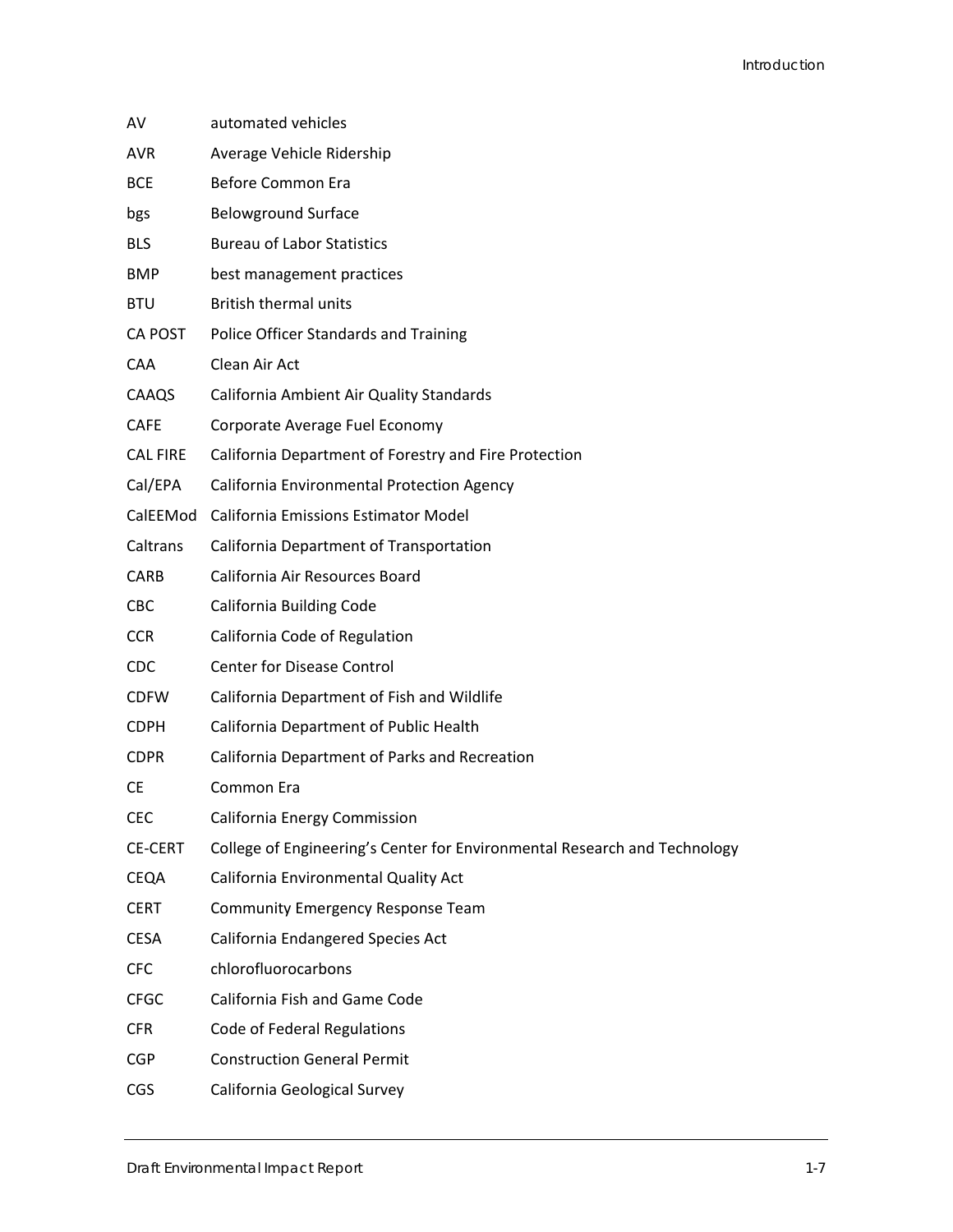#### University of California, Riverside **2021 Long Range Development Plan**

| CH <sub>4</sub>   | methane                                                    |
|-------------------|------------------------------------------------------------|
| <b>CIP</b>        | Capital Improvement Program                                |
| City              | City of Riverside                                          |
| <b>CNAS</b>       | <b>College of Natural and Agricultural Sciences</b>        |
| <b>CNEL</b>       | <b>Community Noise Equivalent Level</b>                    |
| <b>CNG</b>        | compressed natural gas                                     |
| <b>CNPS</b>       | California Native Plant Society                            |
| CO                | carbon monoxide                                            |
| CO <sub>2</sub>   | carbon dioxide                                             |
| CO <sub>2</sub> e | carbon dioxide equivalents                                 |
| COVID-19          | Coronavirus Disease <sup>1</sup>                           |
| <b>CPAC</b>       | Capital Program Advisory Committee                         |
| <b>CPUC</b>       | <b>California Public Utilities Commission</b>              |
| <b>CRC-AES</b>    | Citrus Research Center and Agricultural Experiment Station |
| <b>CRHR</b>       | California Register of Historical Resources                |
| <b>CRPR</b>       | California Rare Plant Ranks                                |
| <b>CUPA</b>       | Certified Unified Program Agency                           |
| <b>CVARS</b>      | Coachella Valley Agricultural Research Station             |
| <b>CWA</b>        | Clean Water Act                                            |
| <b>DAMP</b>       | Drainage Area Management Plan                              |
| dB                | <b>Decibels</b>                                            |
| dBA               | A-weighted decibels                                        |
| <b>DCFM</b>       | <b>Designated Campus Fire Marshal</b>                      |
| DOC               | California Department of Conservation                      |
| <b>DOF</b>        | California Department of Finance                           |
| <b>DWR</b>        | Department of Water Resources                              |
| EAP               | <b>Emergency Action Plan</b>                               |
| <b>EDD</b>        | California Employment Development Department               |
| EH&S              | Environmental Health & Safety                              |
| <b>EIR</b>        | <b>Environmental Impact Report</b>                         |
| <b>EMFAC</b>      | <b>Emission FACtors</b>                                    |

<span id="page-7-0"></span><sup>1</sup> [https://www.who.int/emergencies/diseases/novel-coronavirus-2019/technical-guidance/naming-the-coronavirus-disease-\(covid-2019\)](https://www.who.int/emergencies/diseases/novel-coronavirus-2019/technical-guidance/naming-the-coronavirus-disease-(covid-2019)-and-the-virus-that-causes-it) [and-the-virus-that-causes-it](https://www.who.int/emergencies/diseases/novel-coronavirus-2019/technical-guidance/naming-the-coronavirus-disease-(covid-2019)-and-the-virus-that-causes-it)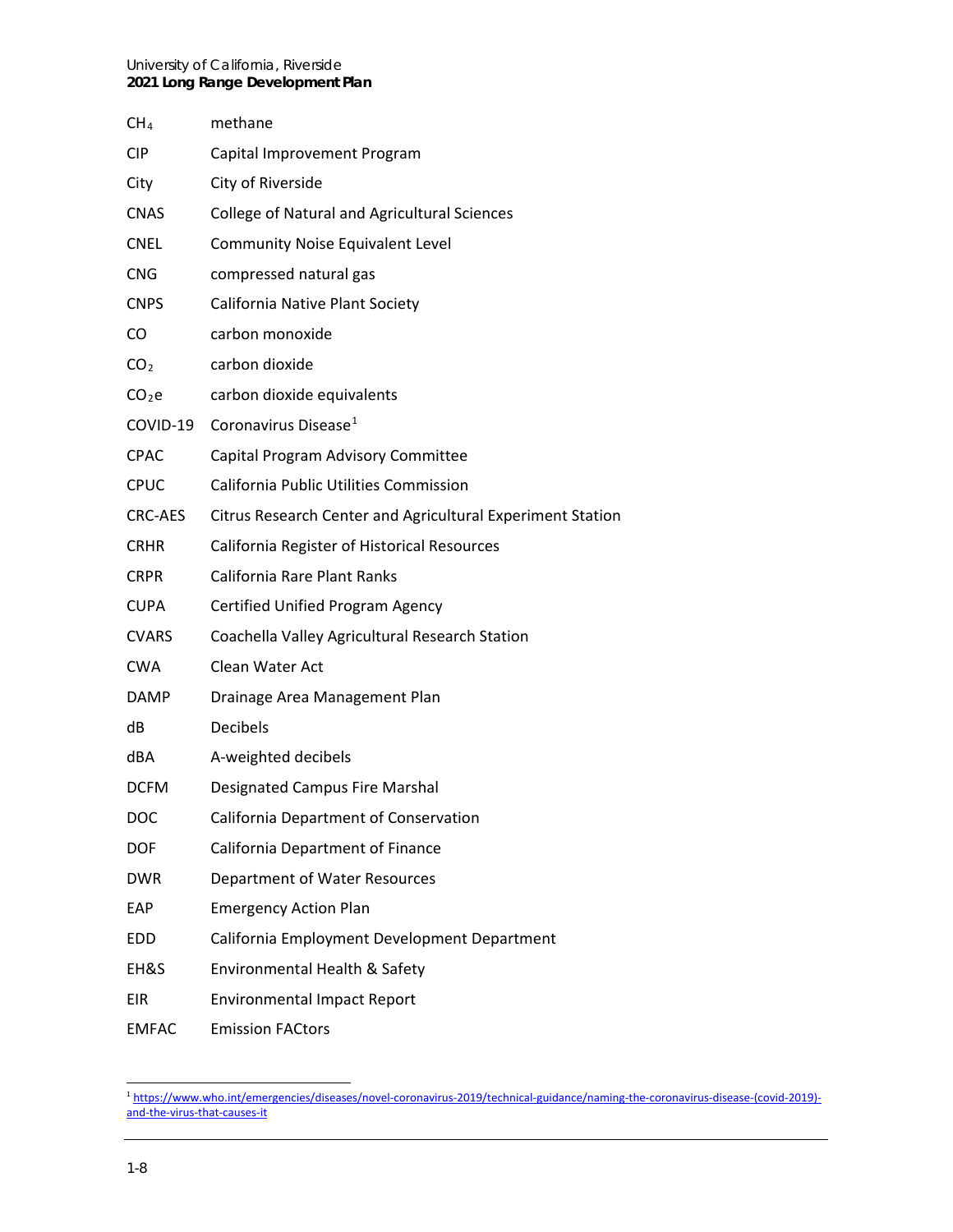| <b>EOP</b>  | <b>Emergency Operations Plan</b>               |
|-------------|------------------------------------------------|
| <b>ESA</b>  | <b>Endangered Species Act</b>                  |
| <b>EUI</b>  | <b>Energy Use Intensity</b>                    |
| EV          | electric vehicle                               |
| <b>FEMA</b> | Federal Emergency Management Agency            |
| <b>FESA</b> | <b>Federal Endangered Species Act</b>          |
| <b>FHSZ</b> | <b>Fire Hazard Severity Zones</b>              |
| <b>FHWA</b> | Federal Highway Administration                 |
| <b>FMMP</b> | <b>Farmland Mapping and Monitoring Program</b> |
| FRA         | <b>Federal Responsibility Areas</b>            |
| <b>FTA</b>  | <b>Federal Transit Administration</b>          |
| <b>FTE</b>  | full-time equivalent                           |
| GC          | <b>Government Code</b>                         |
| <b>GHG</b>  | <b>Greenhouse Gas</b>                          |
| <b>GSA</b>  | Groundwater Sustainability Act                 |
| gsf         | gross square feet                              |
| <b>GSP</b>  | Groundwater Sustainability Plan                |
| GWh         | gigawatt-hours                                 |
| GWP         | Global warming potential                       |
| <b>HCP</b>  | <b>Habitat Conservation Plan</b>               |
| <b>HFCs</b> | hydrofluorocarbons                             |
| <b>HMBP</b> | <b>Hazardous Materials Business Plans</b>      |
| HOV         | high-occupancy vehicle                         |
| <b>HRA</b>  | <b>Health Risk Assessment</b>                  |
| <b>HSWA</b> | Hazardous and Solid Waste Amendments Act       |
| HUB         | <b>Highland Union Building</b>                 |
| <b>HVAC</b> | heating, ventilation, and air conditioning     |
| HWCL        | Hazardous Waste Control Law                    |
| Hz          | Hertz                                          |
| $1 - 215$   | Interstate 215                                 |
| <b>IBC</b>  | <b>Institutional Biosafety Committee</b>       |
| <b>IIPP</b> | Injury Illness Prevention Program              |
| in./sec.    | inches per second                              |
|             |                                                |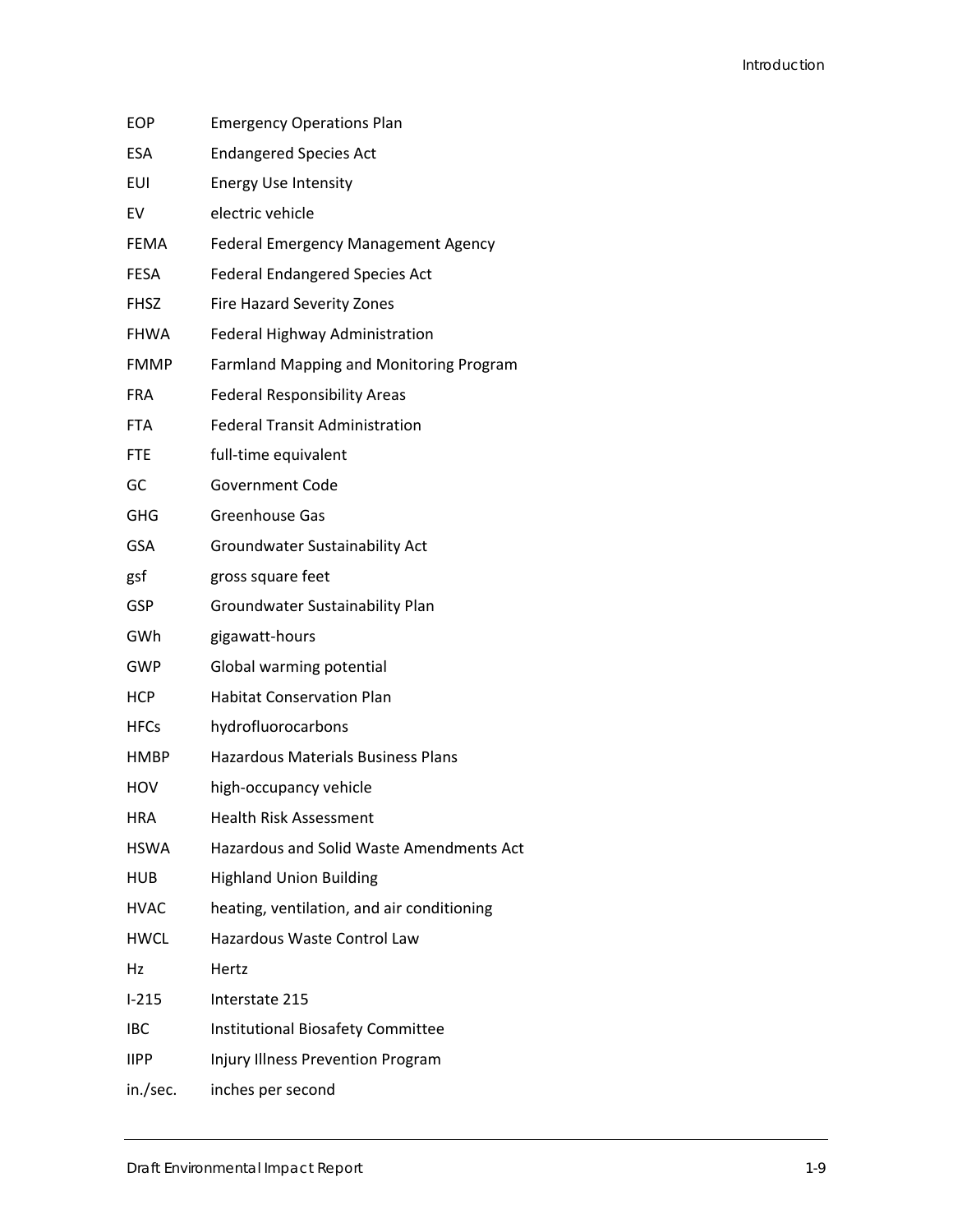#### University of California, Riverside **2021 Long Range Development Plan**

| iou          | <b>Investor-owned Utilities</b>               |
|--------------|-----------------------------------------------|
| IPCC         | Intergovernmental Panel on Climate Change     |
| <b>IRWMP</b> | Integrated Regional Water Management Plan     |
| kV           | kilovolt                                      |
| KVP          | <b>Key Viewpoints</b>                         |
| kW           | kilowatts                                     |
| kWh          | kilowatt hour                                 |
| LBP          | lead-based paint                              |
| Lbs/hour     | pounds per hour                               |
| LCFS         | Low Carbon Fuel Standard                      |
| Ldn          | Day-Night Average Level                       |
| LED          | <b>Light Emitting Diode</b>                   |
| leed         | Leadership in Energy and Environmental Design |
| Leq          | Equivalent noise level                        |
| LID          | Low Impact Development                        |
| Lmax         | highest root-mean-square                      |
| Lmin         | lowest root-mean-square                       |
| LOP          | Local Oversight Program                       |
| LOS          | Level of Service                              |
| LRA          | Local Responsibility Areas                    |
| LRDP         | Long Range Development Plan                   |
| LST          | Localized Significance Thresholds             |
| M            | Magnitude                                     |
| MBTA         | <b>Migratory Bird Treaty Act</b>              |
| MCLG         | Maximum Contaminant Level Goal                |
| MEIR         | Maximum exposed individual residents          |
| MEIW         | Maximum exposed individual workers            |
| MEP          | <b>Maximum Extent Practicable</b>             |
| MGD          | million gallons per day                       |
| mg/L         | milligrams per liter                          |
| MMAA         | Master Mutual Aid Agreement                   |
| MMRP         | Mitigation Monitoring and Reporting Program   |
| MMT          | million metric tons                           |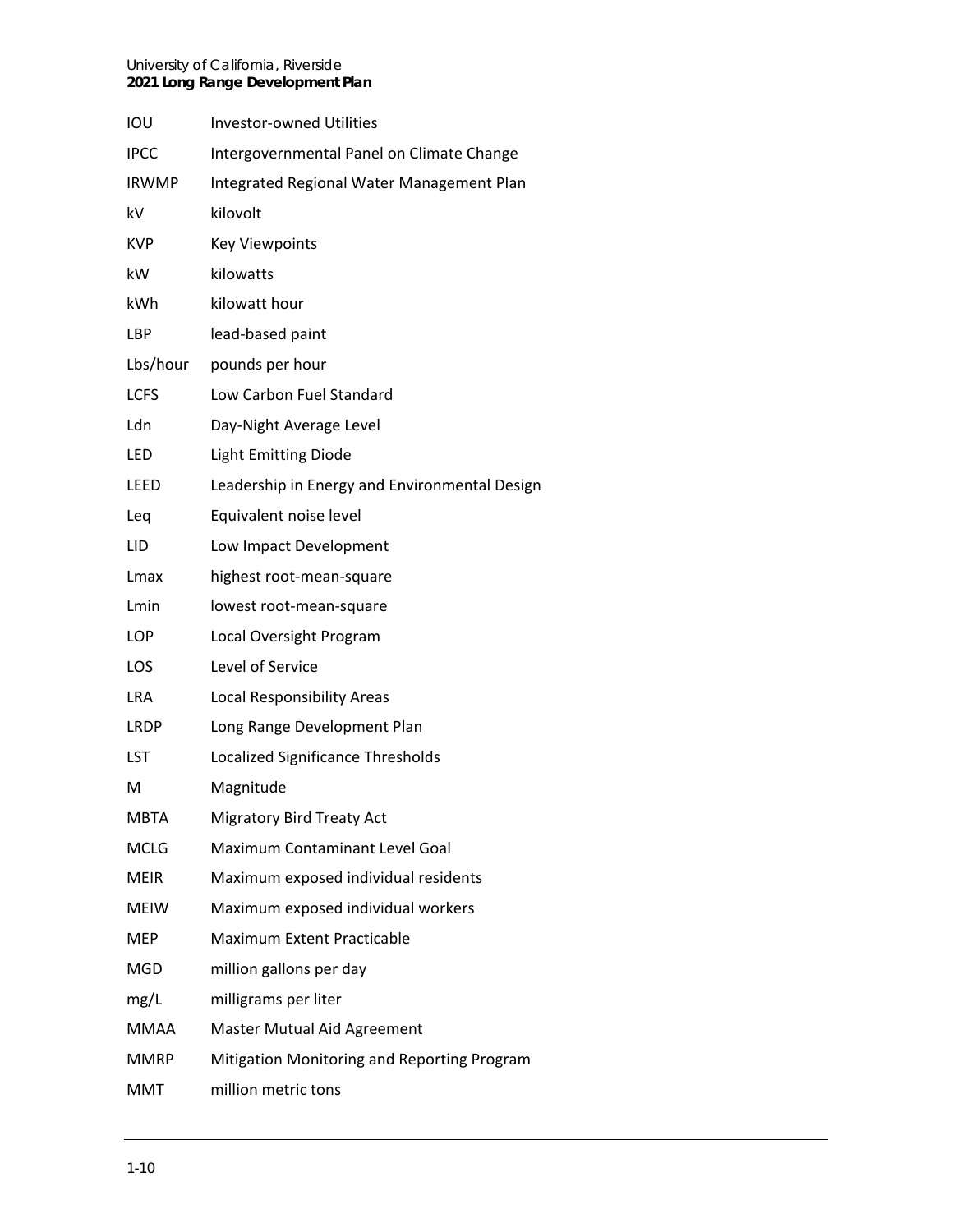| MOU             | Memorandum of Understanding                     |
|-----------------|-------------------------------------------------|
| Mph             | miles per hour                                  |
| MS4             | Municipal Separate Storm Sewer System           |
| <b>MSHCP</b>    | Multiple Species Habitat Conservation Plan      |
| МT              | metric tons                                     |
| MW              | megawatts                                       |
| MWh             | Megawatt-hours                                  |
| <b>NAAQS</b>    | National Ambient Air Quality Standards          |
| <b>NAHC</b>     | Native American Heritage Commission             |
| <b>NCAA</b>     | National Collegiate Athletic Association        |
| NFIP            | National Flood Insurance Program                |
| <b>NHTSA</b>    | National Highway Traffic Safety Administration  |
| <b>NIH</b>      | National Institutes of Health                   |
| $N_2O$          | nitrous oxide                                   |
| <b>NO</b>       | nitric oxide                                    |
| NO <sub>2</sub> | nitrogen dioxide                                |
| NO <sub>x</sub> | nitrogen oxides                                 |
| <b>NOA</b>      | Notice of Availability                          |
| <b>NOC</b>      | Notice of Completion                            |
| <b>NOD</b>      | Notice of Determination                         |
| NOP             | Notice of Preparation                           |
| <b>NPDES</b>    | National Pollutant Discharge Elimination System |
| <b>NRHP</b>     | National Register of Historic Places            |
| <b>NWI</b>      | National Wetlands Inventory                     |
| $O_3$           | ozone                                           |
| <b>OEM</b>      | <b>Office of Emergency Management</b>           |
| <b>OES</b>      | Office of Emergency Services                    |
| OPR             | Office of Planning and Research                 |
| <b>OSFM</b>     | Office of the State Fire Marshal                |
| OSHA            | Occupational Safety and Health Administration   |
| <b>PCB</b>      | polychlorinated biphenyls                       |
| pCi/L           | picocuries per liter                            |
| PD&C            | Planning, Design & Construction                 |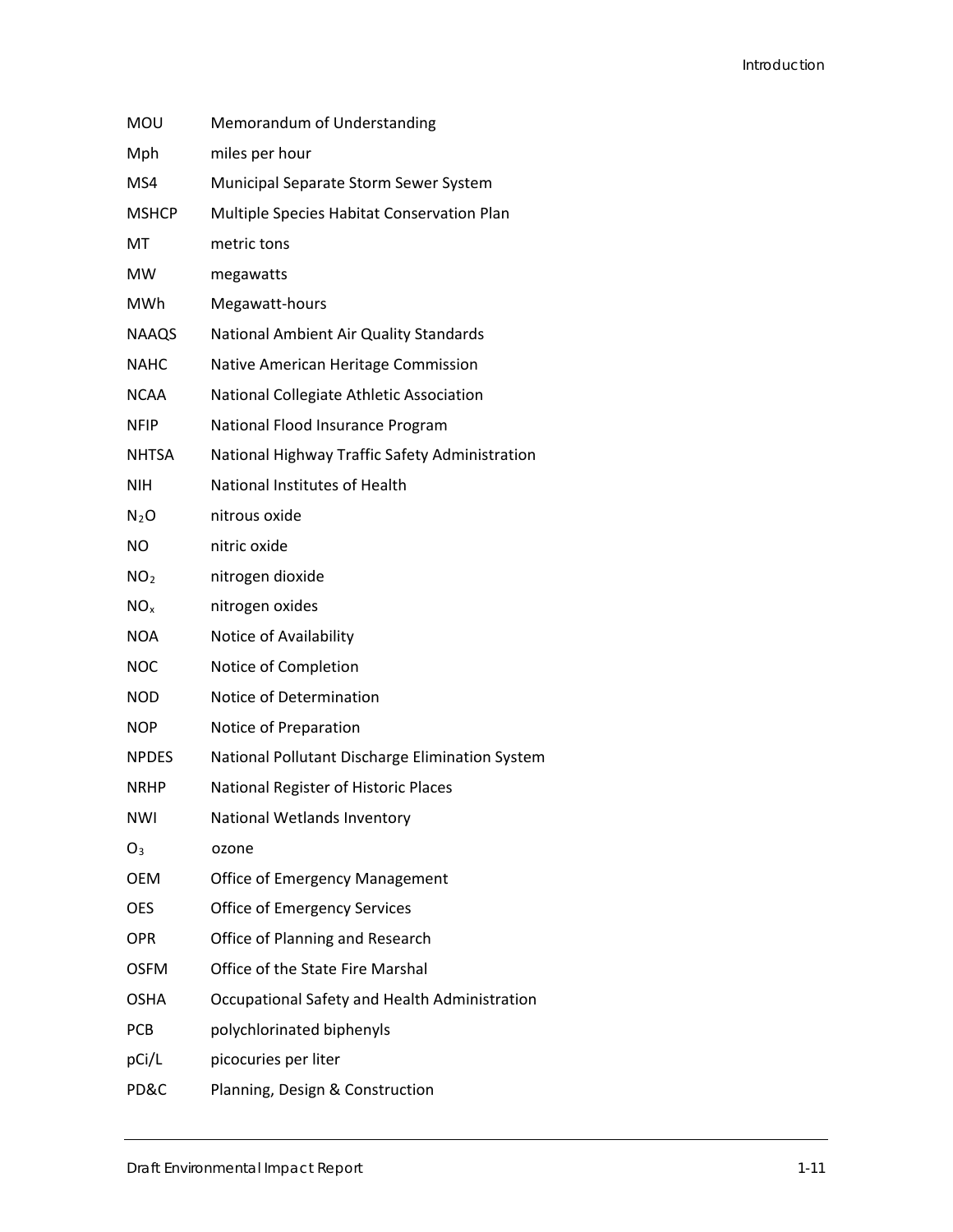| PF                | <b>Public Facilities/Institutional</b>                         |
|-------------------|----------------------------------------------------------------|
| <b>PFCs</b>       | perfluorocarbons                                               |
| <b>PGEF</b>       | Plant Growth Environments Facility                             |
| PM                | particulate matter                                             |
| $PM_{10}$         | particulate matter 10 micrometers in diameter or less          |
| PM <sub>2.5</sub> | fine particulate matter 2.5 micrometers in diameter or less    |
| <b>Pb</b>         | lead                                                           |
| Ppb               | parts per billion                                              |
| Ppm               | parts per million                                              |
| <b>PPV</b>        | Peak Particle Velocity                                         |
| <b>PRC</b>        | <b>Public Resources Code</b>                                   |
| <b>PSE</b>        | <b>Participating Special Entity</b>                            |
| PV                | photovoltaic                                                   |
| Qa                | Holocene alluvial deposits                                     |
| <b>RCA</b>        | <b>Regional Conservation Authority</b>                         |
| <b>RCDEH</b>      | Riverside County Department of Environmental Health            |
| <b>RCFCWCD</b>    | Riverside County Flood Control and Water Conservation District |
| <b>RCFD</b>       | Riverside County Fire Department                               |
| <b>RCHCA</b>      | Riverside County Habitat Conservation Agency                   |
| <b>RCNM</b>       | Roadway Construction Noise Model                               |
| <b>RCRA</b>       | Resource Conservation and Recovery Act                         |
| <b>RCRCD</b>      | Riverside-Corona Resource Conservation District                |
| <b>RCSCD</b>      | Riverside County Sheriff-Coroner Department                    |
| <b>RCTC</b>       | Riverside County Transportation Commission                     |
| Regents           | <b>Board of Regents</b>                                        |
| <b>RFD</b>        | Riverside Fire Department                                      |
| <b>RHNA</b>       | <b>Regional Housing Needs Assessment</b>                       |
| RivTAM            | Riverside Traffic Analysis Model                               |
| <b>RMC</b>        | Riverside municipal Code                                       |
| RMP               | Risk Management Plan                                           |
| <b>RMS</b>        | root-mean-square                                               |
| <b>ROG</b>        | reactive organic gases                                         |
| <b>RPD</b>        | Riverside Police Department                                    |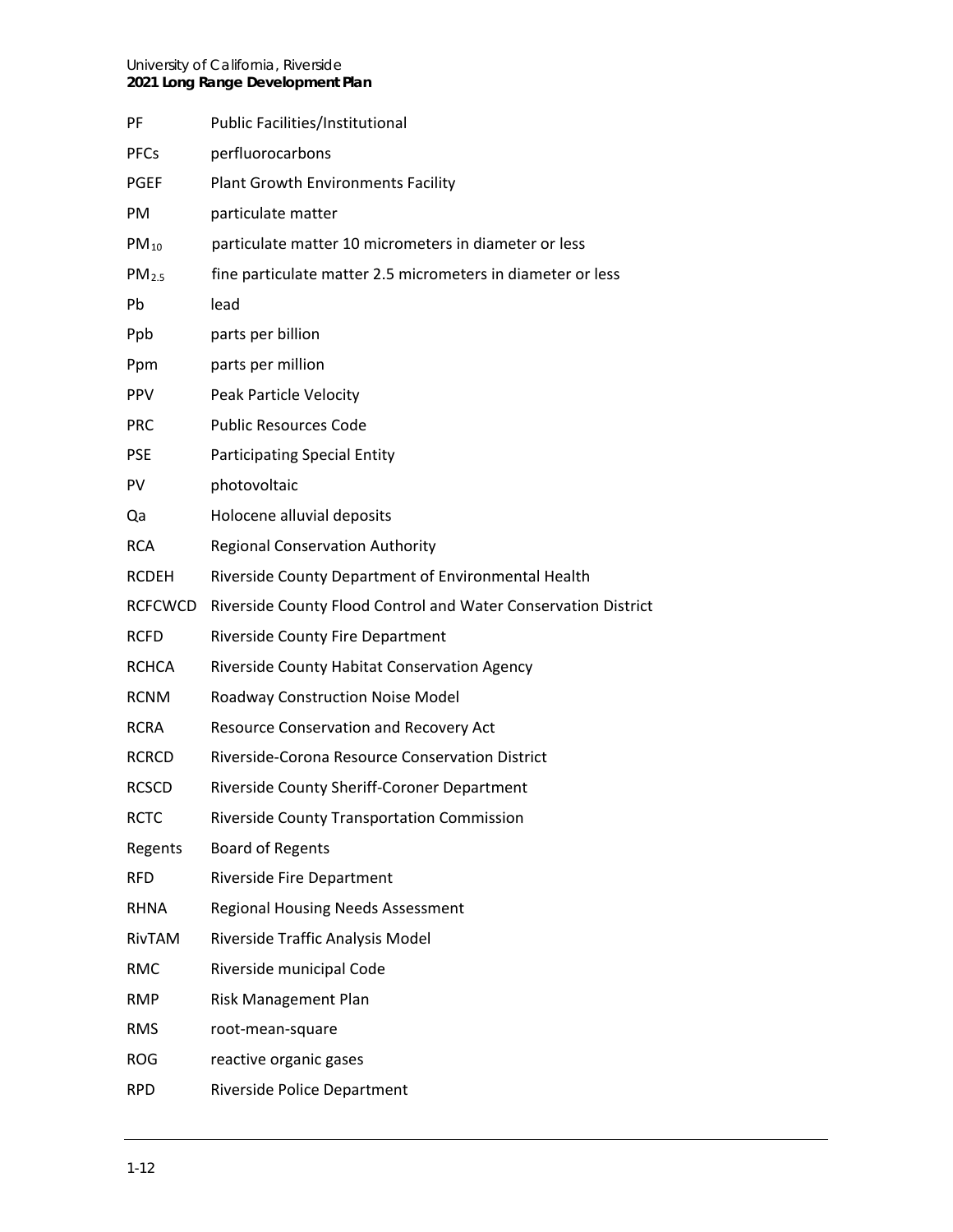| <b>RPL</b>      | Riverside Public Library                               |
|-----------------|--------------------------------------------------------|
| <b>RPOSD</b>    | Riverside County Regional Park and Open Space District |
| <b>RPU</b>      | <b>Riverside Public Utilities</b>                      |
| <b>RTA</b>      | <b>Riverside Transit Agency</b>                        |
| <b>RTP</b>      | Regional Transportation Plan                           |
| <b>RUSD</b>     | <b>Riverside Unified School District</b>               |
| <b>RWQCB</b>    | Regional Water Quality Control Board                   |
| <b>RWQCP</b>    | Riverside Water Quality Control Plant                  |
|                 | SARWQCB Santa Ana Regional Water Quality Control Board |
| SB              | Senate Bill                                            |
| SBBA            | San Bernardino Basin Area                              |
| <b>SCAB</b>     | South Coast Air Basin                                  |
| <b>SCAG</b>     | Southern California Association of Governments         |
| SCAQMD          | South Coast Air Quality Management District            |
| SF <sub>6</sub> | sulfur hexafluoride                                    |
| <b>SCG</b>      | Southern California Gas                                |
| SCRRA           | Southern California Regional Rail Authority            |
| SCS             | Sustainable Communities Strategy                       |
| <b>SDC</b>      | Seismic Design Category                                |
| SDWA            | Safe Drinking Water Act                                |
| <b>SEMS</b>     | <b>Standardized Emergency Management System</b>        |
| Sf              | square feet                                            |
| SF <sub>6</sub> | sulfur hexafluoride                                    |
| SGMA            | Sustainable Groundwater Management Act                 |
| SHMP            | <b>State Multi-Hazard Mitigation Plan</b>              |
| SHMP            | State Multi-Hazard Mitigation Plan                     |
| SO <sub>2</sub> | Sulfur dioxide                                         |
| <b>SPCC</b>     | Spill Prevention, Control & Countermeasures            |
| SR 60           | State Route 60                                         |
| SRA             | <b>State Responsibility Areas</b>                      |
| <b>SRC</b>      | <b>Student Recreation Center</b>                       |
| <b>SSC</b>      | Species of Special Concern                             |
| <b>SSMP</b>     | Sanitary Sewer Management Plan                         |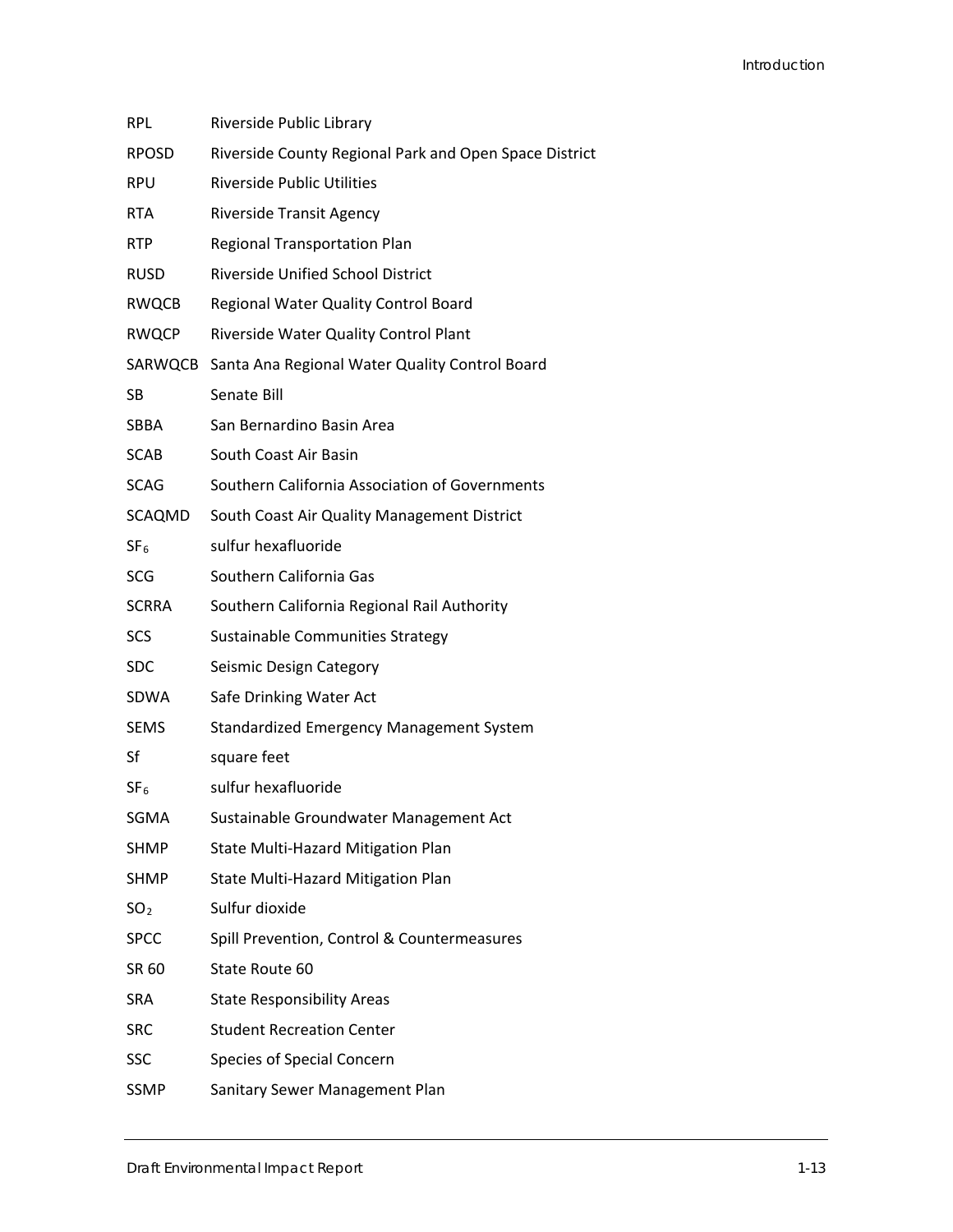| <b>State</b> | State of California                                                                   |
|--------------|---------------------------------------------------------------------------------------|
| <b>STEAM</b> | Science, Technology, Engineering, Arts, and Mathematics                               |
| <b>SVP</b>   | Society of Vertebrate Paleontology                                                    |
| SWMP         | <b>Stormwater Management Program</b>                                                  |
| <b>SWP</b>   | <b>State Water Project</b>                                                            |
| <b>SWPPP</b> | <b>Stormwater Pollution Prevention Plan</b>                                           |
| <b>SWRCB</b> | <b>State Water Resources Control Board</b>                                            |
| <b>TAC</b>   | Toxic air contaminant                                                                 |
| <b>TAPS</b>  | <b>Transportation &amp; Parking Services</b>                                          |
| <b>TCR</b>   | <b>Tribal Cultural Resources</b>                                                      |
| <b>TDM</b>   | <b>Transportation Demand Management</b>                                               |
| <b>TES</b>   | <b>Thermal Energy Storage</b>                                                         |
| <b>TIA</b>   | <b>Transportation Impact Analysis</b>                                                 |
| <b>TMDL</b>  | Total maximum daily load                                                              |
| <b>TNW</b>   | <b>Traditional Navigable Water</b>                                                    |
| U.S.         | <b>United States</b>                                                                  |
| UC           | University of California                                                              |
| <b>UCOP</b>  | UC Office of the President                                                            |
| <b>UCPD</b>  | University of California Police Department                                            |
| <b>UCR</b>   | University of California, Riverside                                                   |
| <b>UFC</b>   | Uniform Fire Code                                                                     |
| UNET         | University Neighborhood Enhancement Team                                              |
| <b>UPASS</b> | University PASS (subsidized bus pass for UCR-affiliated students, faculty, and staff) |
| U.S.         | United States                                                                         |
| <b>USACE</b> | U.S. Army Corps of Engineers                                                          |
| USDA         | U.S. Department of Agriculture                                                        |
| <b>USDOE</b> | U.S. Department of Energy                                                             |
| <b>USDOT</b> | U.S. Department of Transportation                                                     |
| US EPA       | U.S. Environmental Protection Agency                                                  |
| <b>USFWS</b> | U.S. Fish and Wildlife                                                                |
| <b>USGBC</b> | U.S. Green Building Council                                                           |
| <b>USGS</b>  | U.S. Geological Survey                                                                |
| <b>UST</b>   | underground storage tanks                                                             |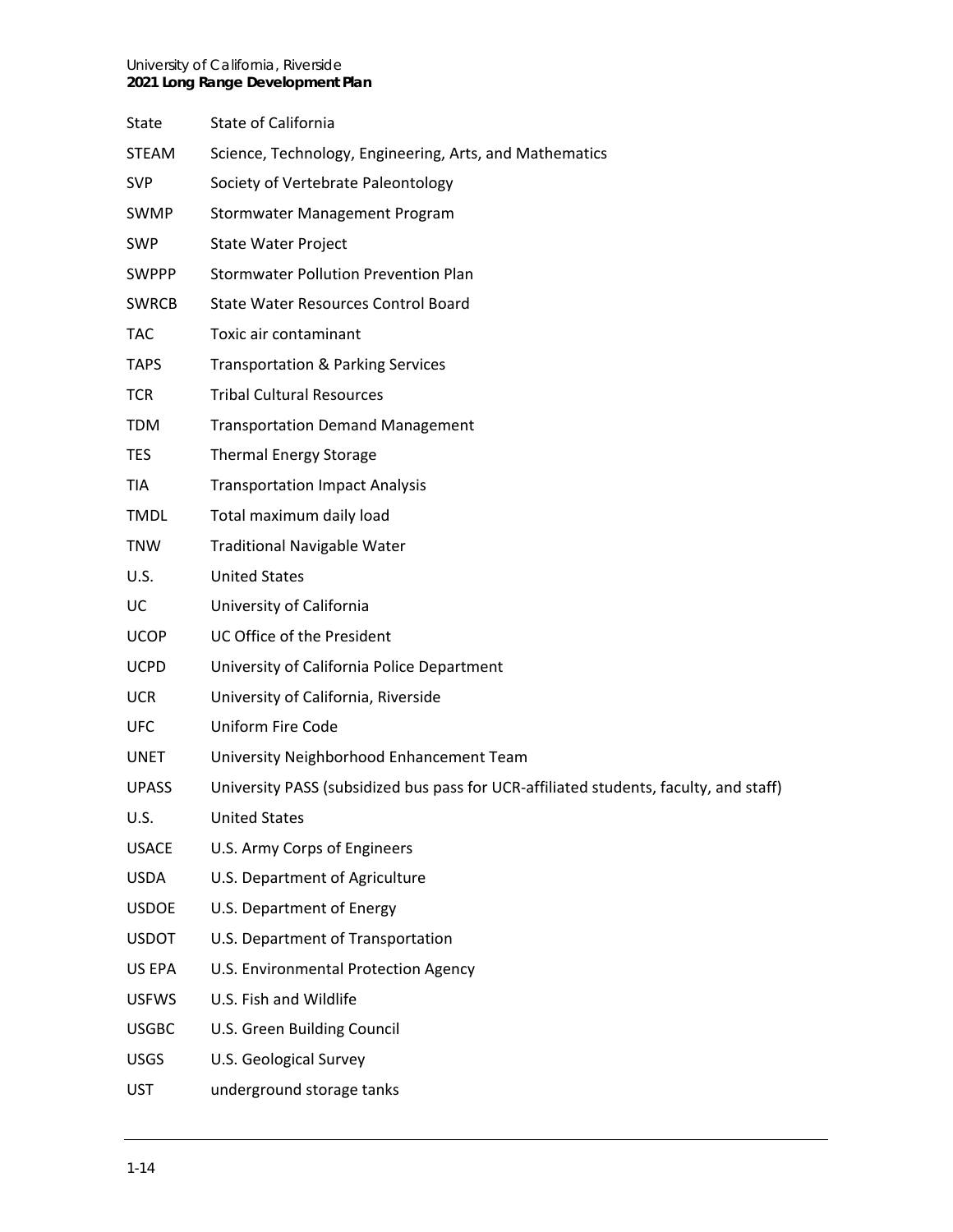| UV                     | Ultra-violet                           |
|------------------------|----------------------------------------|
| <b>UWMP</b>            | Urban Water Management Plan            |
| VdB                    | Vibration decibel                      |
| <b>VHFHSZ</b>          | Very High Fire Hazard Severity Zone    |
| <b>VMT</b>             | <b>Vehicle Miles Traveled</b>          |
| <b>WEAP</b>            | Worker Environmental Awareness Program |
| WMWD                   | Western Municipal Water District       |
| <b>WOUS</b>            | Waters of the U.S.                     |
| WQMP                   | <b>Water Quality Management Plan</b>   |
| ZEV                    | zero-emission vehicles                 |
| °C                     | Celsius                                |
| °F                     | Fahrenheit                             |
| µg/L                   | micrograms per liter                   |
| $\mu$ g/m <sup>3</sup> | micrograms per cubic meter             |